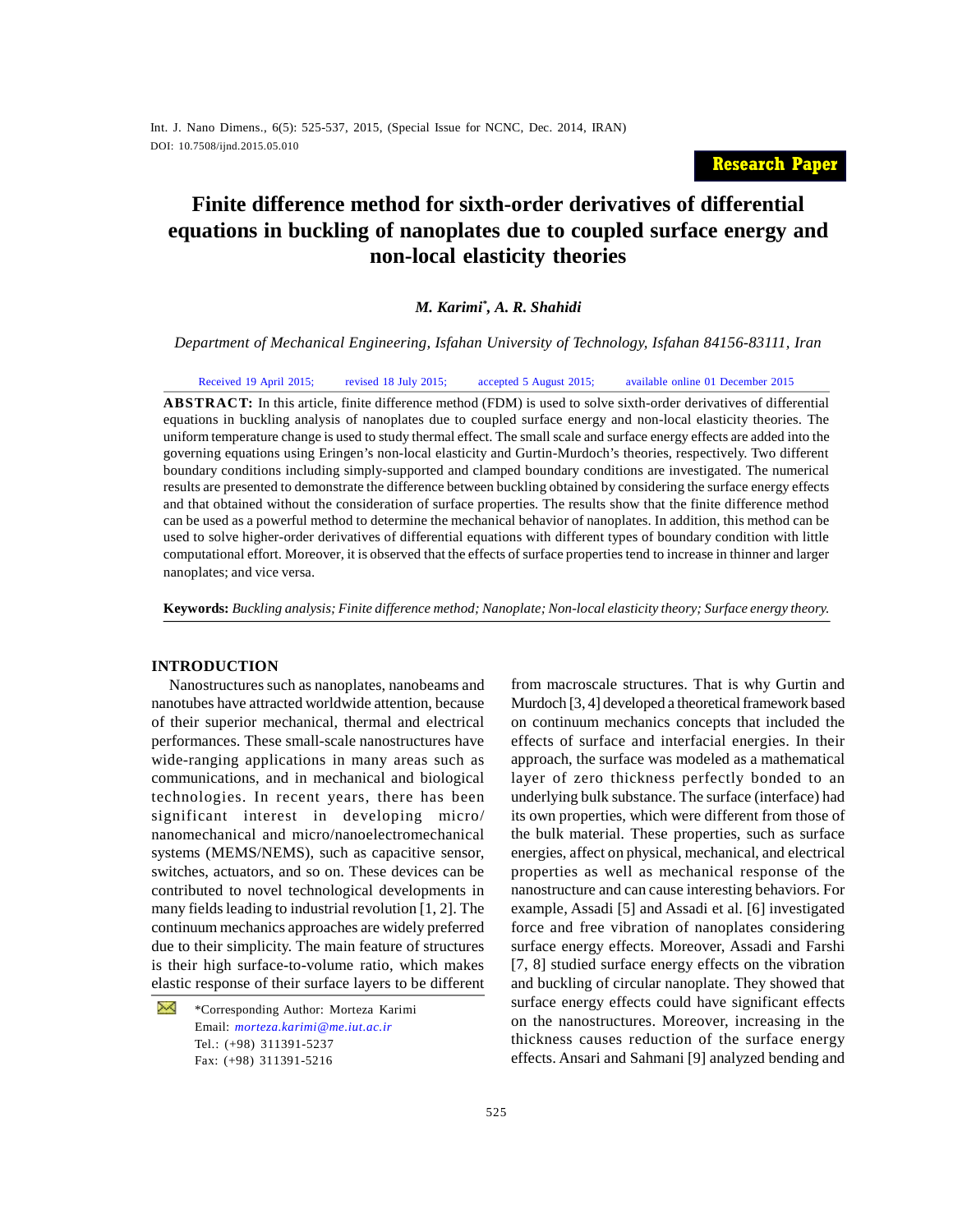buckling of nanobeams by considering surface stress effects and normal stresses, using different beam theories. They showed that the difference between the behaviors of nanobeams predicted by with and without surface effects would depend on the magnitudes of the surface elastic constants. In these works [5-9], because of using classical solutions, e.g., Navier's method as used for simply-supported boundary conditions, the above-mentioned researchers were not able to study other boundary conditions.

Challamel and Elishakoff [10] analyzed buckling of nanobeams, incorporating the surface stress effects into the Euler–Bernoulli and Timoshenko beam theories. They explained that the surface elasticity effects may soften a nanostructure for some specific boundary condition. Recently, Karimi *et al.* [11] studied sizedependent free vibration analysis of rectangular nanoplates with the consideration of surface energy effects using finite difference method (FDM). They reported that the effects of surface properties tend to diminish in thicker nanoplates, and vice versa. Recently, Ansari *et al.* [12] investigated surface energies effects on the buckling, and maximum deflection of nanoplates using first order shear deformation plate theory and generalized differential quadrature method (GDQM). Moreover, they [13] analyzed forced vibration of Timoshenko nanobeams based on the surface stress elasticity theory using GDQM. They reported that the significance of surface energy effects on the response of nanoplate would rely on its size, type of edge supports, and the selected surface constants. On the other hand, Mouloodi *et al.* [14, 15] analyzed the surface energy effects on the bending and vibration of multicrystalline nanoplate. Furthermore, Wang and Wang [16] studied the surface energy effects on the bending and vibration of Mindlin nanoplates. In these works [14-16], the finite element method (FEM) was utlized to solve governing equations based on classical beam and plate theories. They explained that depending on the boundary conditions, the deflections and frequencies of nanoplates had a dramatic dependence on the surface energy effects. In these works [5-16], the effect of non-local parameter was not considered into governing equations. On the other hand, the order derivatives of differential equations in buckling and vibration were less or equal fourth-order.

In nanoscale, the small scale effects cannot be ignored. That is why, some researchers investigated the effects of surface energy effects on the buckling and vibration considering nonlocal elasticity theory. For example, Wang and Wang [17, 18] studied buckling and vibration of rectangular nanoplates including both surface energy and non-local elasticity using *Navier's method*. They explained that by increasing the value of non-local parameter, the surface energy effects could decrease. Farajpour *et al.* [19, 20] analyzed the surface energy and non-local effects on the axisymmetric buckling and vibration of circular graphene sheets in thermal environment using DQM. They [19, 20] studied only clamped boundary condition. They showed that the size effects would decrease with an increase in the value of surface residual stresses. In these works [17- 20], the small scale effects were only considered for the bulk of nanoplates.

On the other hand, some researchers investigated surface energy effects on the buckling and vibration of nanobeams and nanoplates including non-local parameter into both nanoplate bulk and surface. For examples, Mahmoud *et al.* [21] studied static analysis of nanobeams including surface energy effects into governing equations using non-local finite element method. Moreover, Eltaher *et al.* [22] combined effects of non-local and surface energy on the vibration of nanobeams. They used an efficiently finite element model to descretize nanobeam domain and solve the equation of motion numerically. They showed that the surface properties have significant effects when the thickness of beam structure approaches to its intrinsic length. Recently, Karimi *et al.* [23] Combined surface energy effects and non-local two variable refined plate theories on the buckling and vibration of rectangular nanoplates using DQM. They explained that the nonlocal effects on the shear buckling and vibration are more important than that of biaxial buckling and vibration. Shokrani *et al.* [24] investigated buckling analysis of double-orthotropic nanoplates embedded in elastic media based on non-local two-variable refined plate theory using GDQM without considering surface energy effects. They showed that the effects of nonlocal parameter for shear buckling are more noticeable than that of biaxial buckling.

It should be noted that, with considering non-local parameter for only nanoplate bulk [17-20], in the final equations displacement nanoplates sixth-order derivatives appear. In this case, for solving equations with numerical methods we need three boundary conditions for any edge of nanoplates. But in the work [19, 20] two boundary conditions were considered. In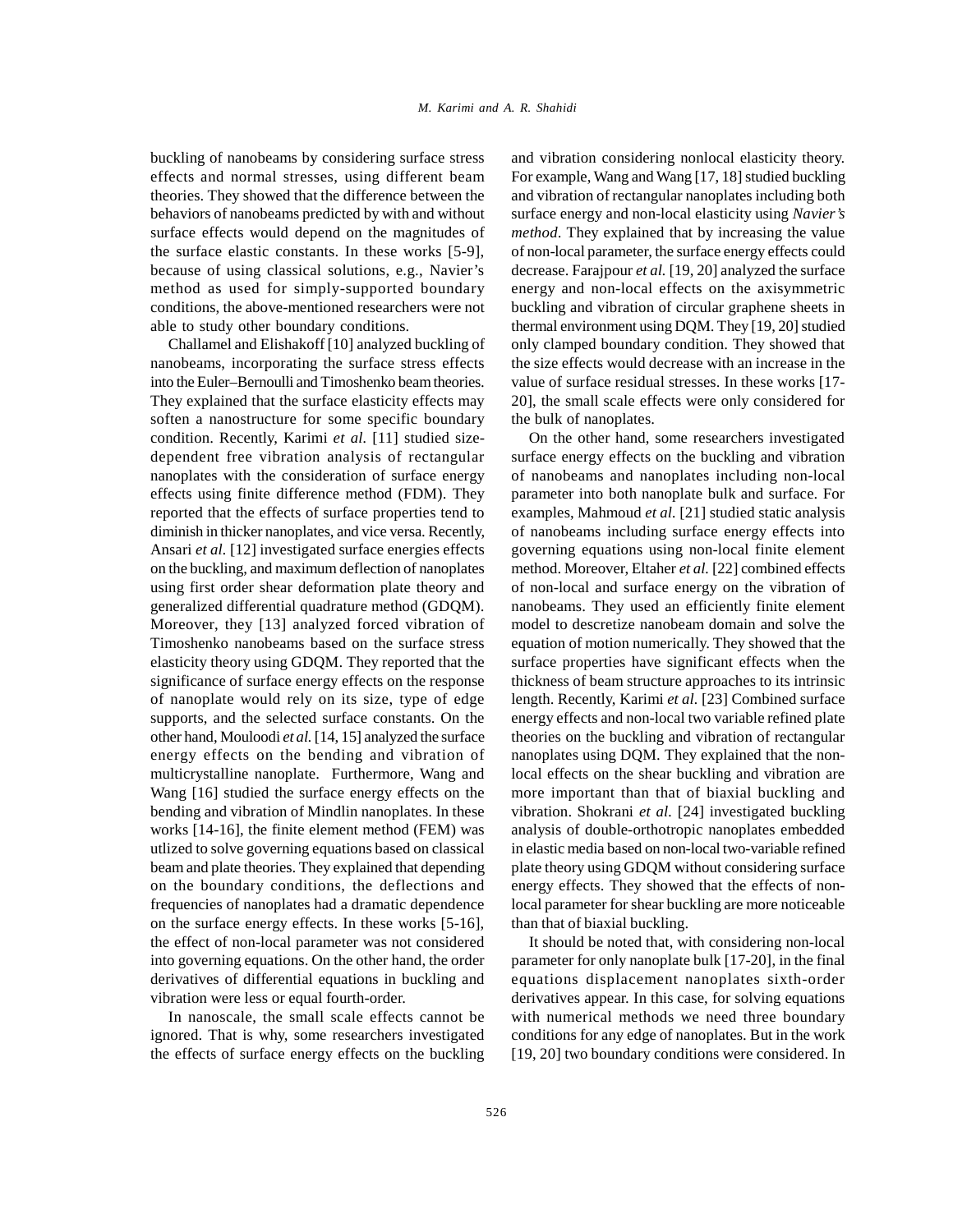this case, the answer of equations might be wrong. But when the non-local effects considered for both bulk and surface [21-23], in the final equations displacement nanoplates fourth-order derivatives appear. In this case, for solving equations with numerical methods we need two boundary conditions for any edge of nanoplates. In this case, the numerical methods for solving equations with various boundary conditions could be done easily. On the other hand, the answer of equations for two cases, consideration of non-local parameter for only bulk and for both bulk and surface of nanoplates are different.

In recent years some researchers studied influence of magnetic field on the nanofluids. For example, Sheikholeslami and Rashidi [25] investigated effect of space dependent magnetic field on free convection of Fe3O4-water nanofluid. They indicated that enhancement in heat transfer decrease with increasing of Rayleigh number, while for two other active parameters different behavior was observed. Moreover, Sheikholeslami and Domiri Ganji [26] analyzed nanofluid flow and heat transfer between parallel plates considering Brownian motion using DTM. They reported that skin friction coefficient would increase with increasing of the squeeze number and Hartmann number but it was decreased with increasing of nanofluid volume fraction. Recently, Sheikholeslami *et al.* [27] studied lattice Boltzmann method for simulation of magnetic field effect on hydrothermal behavior of nanofluid in a cubic cavity. They showed that enhancement in heat transfer has direct relationship with Hartmann number, while it had inverse relationship with Rayleigh number. In addition, they [28] investigated magnetic field effects on natural convection around a horizontal circular cylinder inside a square enclosure filled with nanofluid. They reveal that the average Nusselt number was an increasing function of nanoparticle volume fraction as well as the Rayleigh number, while it was a decreasing function of the<br>Hartmann number Soleimani et al. [29] studied natural Hartmann number. Soleimani *et al.* [29] studied natural convection heat transfer in a nanofluid filled semiannulus enclosure. They reported that there was an optimum angle of turn in which the average Nusselt number is maximum for each Rayleigh number.

The main objective of this article is to numerically investigation. In the present work, FDM is used to solve sixth-order derivatives of differential equations in buckling analysis of nanoplates due to coupled surface energy and non-local elasticity theories. The

uniform temperature change is used to study thermal effect. In this article, small-scale and surface effects are introduced using the Eringen's non-local elasticity and Gurtin-Murdoch's theory, respectively. Two different boundary conditions including simplysupported and clamped boundary conditions are investigated. First, the governing differential equation is introduced according to the literature, and then this equation is solved using the FDM to obtain the buckling for several combinations of boundary conditions. To verify the accuracy of the results obtained by the FDM, these results are compared with the results of the analytical approach.

## **EXPERIMENTAL**

*Coupling surface energy and non-local elasticity theories*

By using non-local elasticity theory [30] and disregarding body forces, the stress equilibrium equation for a linear homogeneous non-local elastic body can be written as:

$$
\uparrow_{ij}^{nl} = \int' (x - x'|, x) C_{ijkl} V_{kl}(x') dV(x') \quad \forall x \in V \tag{1}
$$

Here,  $\dagger_{ij}^{\phantom{ij}nl}$ ,  $\vee_{ij}$  and  $C_{ijkl}$  are the stress, strain and fourthorder elasticity tensor, respectively.  $'(|x-x|, x)$  is regarded as a non-local modulus, %*x-x'*% represents a Euclidean distance and x is a material constant  $x = e_0 a_0$ */l*) depending on the internal characteristics length, *a* and external characteristic length, *l*. Parameter *a* is a lattice parameter, granular size, or the distance between C–C bonds. Parameter  $e_{\theta}$  is estimated such that relations of non-local elasticity model could provide satisfactory atomic dispersion curves of plane waves by using approximations from atomic lattice dynamics. Since a constitutive law of integral form is difficult to implement, a simplified differential form of Eq. (1) is used as the basis:

$$
(1 - g2 \nabla2) \uparrow_{ij}^{nl} = C_{ijkl} V_{kl}
$$
 (2)

In the above equation,  $\nabla^2 = (2^2/x^2) + (2^2/y^2)$  is the Laplacian.  $g^2=(e_0 a_0)^2$  is the non-local parameter. The force and moment resultants of the non-local elasticity can be defined as [17, 18]:

$$
(N_{xx}, N_{yy}, N_{xy}) = \int_{-h/2}^{h/2} (\sigma_{xx}^{nl}, \sigma_{yy}^{nl}, \sigma_{xy}^{nl}) dz
$$
  
\n
$$
(M_{xx}, M_{yy}, M_{xy}) = \int_{-h/2}^{h/2} (\sigma_{xx}^{nl}, \sigma_{yy}^{nl}, \sigma_{xy}^{nl}) z dz
$$
\n(3)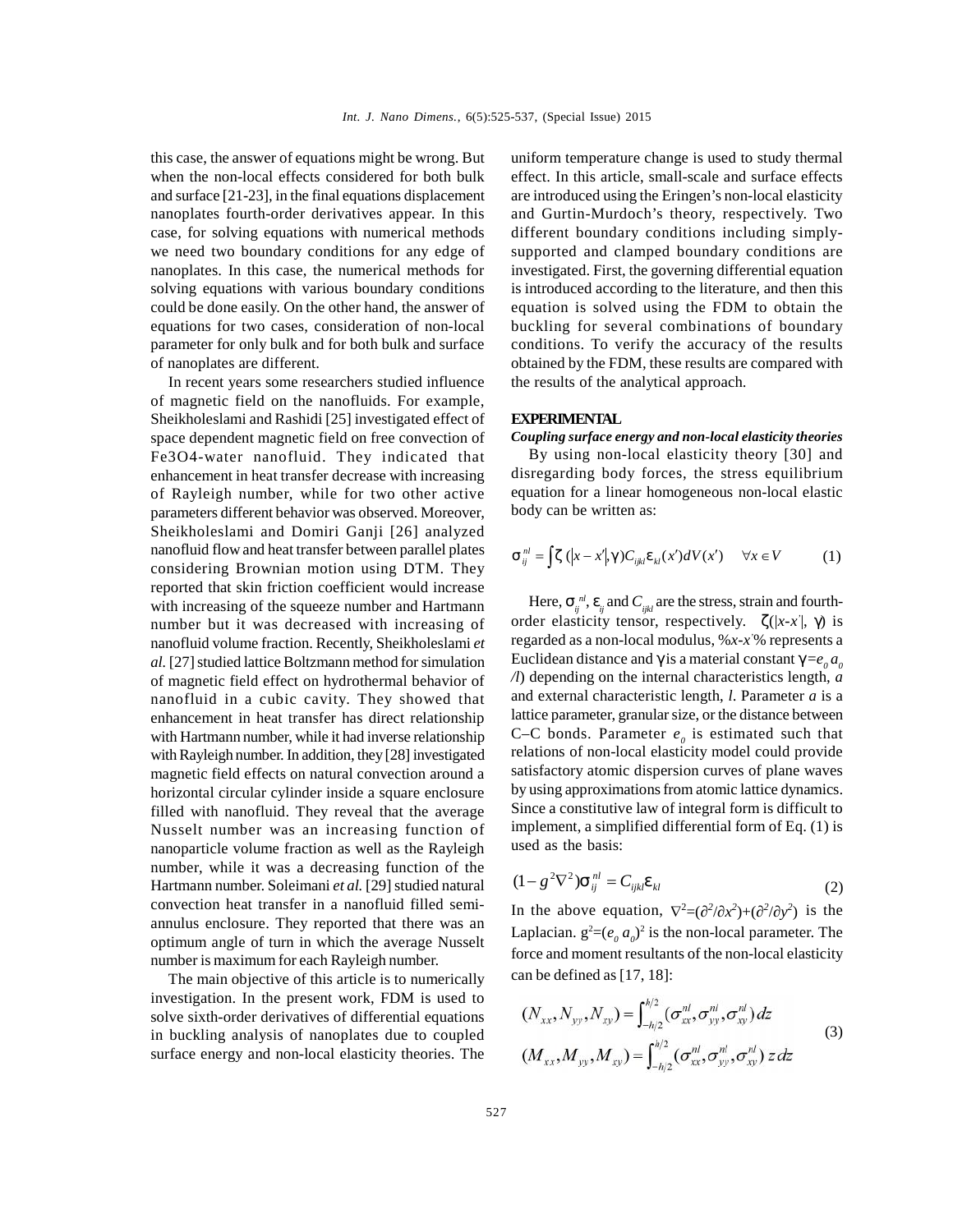Here, *h* denotes the thickness of the nanoplates.  $\frac{n!}{xx}$ ,  $\frac{n!}{yy}$ , and  $\frac{n!}{xy}$  are the non-local stresses, where the superscript *nl* denotes "non-local". The displacement components in the *x* and *y* directions are obtained from the Kirchhoff's plate model, as follows [11, 17, 18]:

$$
v = -z \frac{\partial w}{\partial y} u = -z \frac{\partial w}{\partial x},
$$
\n
$$
\begin{array}{c}\n a \\
 a \\
 b\n \end{array}
$$
\n
$$
\begin{array}{c}\n a \\
 b \\
 c\n \end{array} = t \frac{\partial v}{\partial x},
$$
\n
$$
\begin{array}{c}\n a \\
 b \\
 d\n \end{array}
$$
\nIn the above relation

The resulting strain components in the Cartesian coordinates can be derived by using the relations of Eq. (3), which are always considered to be the same for both nanoplates bulk and surface [11, 17, 18]:

$$
\varepsilon_{yy} = -z \frac{\partial^2 w}{\partial y^2}, \ \gamma_{xy} = -2z \frac{\partial^2 w}{\partial x \partial y} \ \varepsilon_{xx} = -z \frac{\partial^2 w}{\partial x^2} \qquad (5) \qquad M_{xx} = (\sigma_{xx}^{s+} - \sigma_{xx}^{s-}) \frac{\partial^2 w}{\partial x^2} + \int \frac{\partial^2 w}{\partial x^2} \ \varepsilon_{xx} = -z \frac{\partial^2 w}{\partial x^2} \qquad (5) \qquad M_{xx} = (\sigma_{xx}^{s+} - \sigma_{xx}^{s-}) \frac{\partial^2 w}{\partial x^2} + \int \frac{\partial^2 w}{\partial x^2} \ \varepsilon_{xx} = -z \frac{\partial^2 w}{\partial x^2} \qquad (5) \qquad M_{xx} = (\sigma_{xx}^{s+} - \sigma_{xx}^{s-}) \frac{\partial^2 w}{\partial x^2} + \int \frac{\partial^2 w}{\partial x^2} \ \varepsilon_{xx} = -z \frac{\partial^2 w}{\partial x^2} \qquad (5) \qquad M_{xx} = (\sigma_{xx}^{s+} - \sigma_{xx}^{s-}) \frac{\partial^2 w}{\partial x^2} + \int \frac{\partial^2 w}{\partial x^2} \ \varepsilon_{xx} = -z \frac{\partial^2 w}{\partial x^2} \qquad (5) \qquad M_{xx} = (\sigma_{xx}^{s+} - \sigma_{xx}^{s-}) \frac{\partial^2 w}{\partial x^2} + \int \frac{\partial^2 w}{\partial x^2} \ \varepsilon_{xx} = -z \frac{\partial^2 w}{\partial x^2} \qquad (5) \qquad M_{xx} = (\sigma_{xx}^{s+} - \sigma_{xx}^{s-}) \frac{\partial^2 w}{\partial x^2} \ \varepsilon_{xx} = -z \frac{\partial^2 w}{\partial x^2} \qquad (5) \qquad M_{xx} = (\sigma_{xx}^{s+} - \sigma_{xx}^{s-}) \frac{\partial^2 w}{\partial x^2} \ \varepsilon_{xx} = -z \frac{\partial^2 w}{\partial x^2} \qquad (5) \qquad M_{xx} = (\sigma_{xx}^{s+} - \sigma_{xx}^{s-}) \frac{\partial^2 w}{\partial x^2} \ .
$$

As was discussed in the previous section, the external layers of all the elastic solids have additional material properties. Based on the Gurtin-Murdoch theory of elastic solid surfaces [3], the stress-strain relations of surface nanoplates are expressed by [11, 17, 18, 23]:

$$
\sigma_{\alpha\beta}^{s} = \tau^{s} \delta_{\alpha\beta} + (\mu^{s} - \tau^{s})(u_{\alpha,\beta} + u_{\alpha,\beta}) + \text{ equations of nanopates subjected to thermal effect can be obtained as [11, 17, 18]:}
$$
\n
$$
(\tau^{s} + \lambda^{s})u_{\gamma,\gamma}\delta_{\alpha\beta} + \tau^{s}u_{\alpha,\beta} \qquad (z = \pm \frac{h}{2}) \qquad (6) \qquad N_{xx,x} + N_{xy,y} = 0
$$
\n
$$
\sigma_{\alpha\beta}^{s} = \tau^{s} \frac{\partial w}{\partial x_{\alpha}} \qquad (z = \pm \frac{h}{2}) \qquad N_{yy,y} + N_{xy,x} = 0
$$
\n
$$
(4) \qquad (5) \qquad (6) \qquad (7) \qquad (8)
$$

where  $= \pm \pm 1, 2$ . In Eq. (6), *s* and  $\mu s$  are the surface Lame constants. Substituting the strain components from Eq. (5) into Eq. (6) yields additional surface stress components in terms of transverse displacement (*w*), as follows[11, 17, 18, 23]:

$$
\sigma_{xx}^{st} = \tau^s + (2\mu^s + \lambda^s) u_{xx} + (\tau^s + \lambda^s) v_{yy}
$$
  
\n
$$
= \tau \mp \frac{h}{2} \left\{ (2\mu^s + \lambda^s) \frac{\partial^2 w}{\partial x^2} + (\tau^s + \lambda^s) \frac{\partial^2 w}{\partial y^2} \right\}
$$
  
\n
$$
\sigma_{yy}^{st} = \tau^s + (2\mu^s + \lambda^s) v_{yy} + (\tau^s + \lambda^s) u_{xx}
$$
  
\n
$$
= \tau \mp \frac{h}{2} \left\{ (2\mu^s + \lambda^s) \frac{\partial^2 w}{\partial y^2} + (\tau^s + \lambda^s) u_{xx} \right\}
$$
  
\n
$$
= \tau \mp \frac{h}{2} \left\{ (2\mu^s + \lambda^s) \frac{\partial^2 w}{\partial y^2} + (\tau^s + \lambda^s) \frac{\partial^2 w}{\partial x^2} \right\}
$$
  
\n
$$
\sigma_{yy}^{st} = \frac{v_{xx}}{\mu} \left\{ \frac{v_{xx}}{\mu} \right\} - \left\{ \frac{Er}{m} \frac{\Delta T/(1-\epsilon)}{F} \right\}
$$
  
\n
$$
= \frac{F}{m} \left\{ (2\mu^s + \lambda^s) \frac{\partial^2 w}{\partial y^2} + (\tau^s + \lambda^s) \frac{\partial^2 w}{\partial x^2} \right\}
$$
  
\n
$$
\sigma_{yy}^{st} = \begin{cases} v_{xx} \\ \frac{v_{yy}}{\mu} \\ \frac{v_{yy}}{\mu} \end{cases} - \left\{ \frac{Er}{m} \frac{\Delta T/(1-\epsilon)}{F} \right\}
$$

$$
\sigma^{st} = \mu^{s} (u_{,y} + v_{,x}) - \tau^{s} v_{,x}
$$
  
=  $\mp \frac{h}{2} (2\mu^{s} - \tau^{s}) \frac{\partial^{2} w}{\partial x \partial y}$   
 $\sigma^{s} = \tau^{s} \frac{\partial w}{\partial x} , \quad \sigma^{s} = \tau^{s} \frac{\partial w}{\partial y}$ 

In the above relations, superscripts  $+$  and represent the upper and lower surfaces of nanoplate, respectively. The resultant stresses are obtained by the following integral equations [11, 17, 18, 23]:

$$
\frac{w}{\partial y} \varepsilon_{xx} = -z \frac{\partial^2 w}{\partial x^2}
$$
\n(5) 
$$
M_{xx} = (\sigma_{xx}^{s+} - \sigma_{xx}^{s-}) \frac{h}{2} + \int_{-h/2}^{h/2} \sigma_{xx}^{nl} z dz
$$
\n  
\n*is*ous section, the external  
\nhave additional material  
\n-Murdoch theory of elastic  
\nstrain relations of surface  
\n
$$
M_{xy} = (\sigma_{xy}^{s+} - \sigma_{xy}^{s-}) \frac{h}{2} + \int_{-h/2}^{h/2} \sigma_{yy}^{nl} z dz
$$
\n(8)

<sup>2</sup>) 2010 months of the case of the case of the case of the case of the case of the case of the case of the case of the case of the case of the case of the case of the case of the case of the case of the case of the case o equations of nanoplates subjected to thermal effect can<br>  $\beta + u_{\alpha,\beta}$  +  $u_{\alpha,\beta}$  + be obtained as [11, 17, 18]: Using the principle of virtual work, the governing

$$
(z = \pm \frac{h}{2})
$$
\n(6)  $N_{xx,x} + N_{xy,y} = 0$   
\n
$$
(z = \pm \frac{h}{2})
$$
\n $N_{yy,y} + N_{xy,x} = 0$   
\nand  $\mu s$  are the surface  
\n
$$
M_{xx,xx} + M_{yy,yy} + 2M_{xy,xy} + (\sigma_{\alpha z}^{s+} + \sigma_{\alpha z}^{s-})_{,\alpha}
$$
\n(9)  
\n
$$
+ (N_{xx} + N_{xx}^T) w_{,xx} + (N_{yy} + N_{yy}^T) w_{,yy}
$$
\n
$$
+ (N_{xy} + N_{xy}^T) w_{,xy} = 0
$$

 $\sigma^{st} = \tau^s + (2\mu^s + \lambda^s)u_x + (\tau^s + \lambda^s)v_y$  bulk material subjected to thermal effect are written as where  $=x$ , *y*. the non-local stress-strain relations of [17-20, 23]:

$$
\frac{1}{2} \left\{ \frac{1}{2} + (\tau^s + \lambda^s) \frac{1}{2} \right\} \qquad (7) \qquad \begin{cases} \frac{1}{2} \frac{1}{2} \\ \frac{1}{2} \frac{1}{2} \\ \frac{1}{2} \frac{1}{2} \end{cases}
$$
\n
$$
\frac{1}{2} \left\{ \frac{1}{2} \frac{1}{2} \right\} \qquad (8) \qquad \begin{cases} \frac{1}{2} \frac{1}{2} \\ \frac{1}{2} \frac{1}{2} \\ \frac{1}{2} \frac{1}{2} \end{cases}
$$
\n
$$
\frac{1}{2} \left\{ \frac{1}{2} \right\} \qquad (9) \qquad \begin{cases} \frac{1}{2} \frac{1}{2} \\ \frac{1}{2} \frac{1}{2} \\ \frac{1}{2} \end{cases}
$$
\n
$$
\frac{1}{2} \left\{ \frac{1}{2} \left( \frac{1}{2} \right) \right\} \qquad (10) \qquad \begin{cases} \frac{1}{2} \\ \frac{1}{2} \frac{1}{2} \\ \frac{1}{2} \end{cases}
$$
\n
$$
\frac{1}{2} \left\{ \frac{1}{2} \left( \frac{1}{2} \right) \right\} \qquad (11) \qquad \begin{cases} \frac{1}{2} \\ \frac{1}{2} \end{cases}
$$
\n
$$
\frac{1}{2} \left\{ \frac{1}{2} \left( \frac{1}{2} \right) \right\} \qquad (12)
$$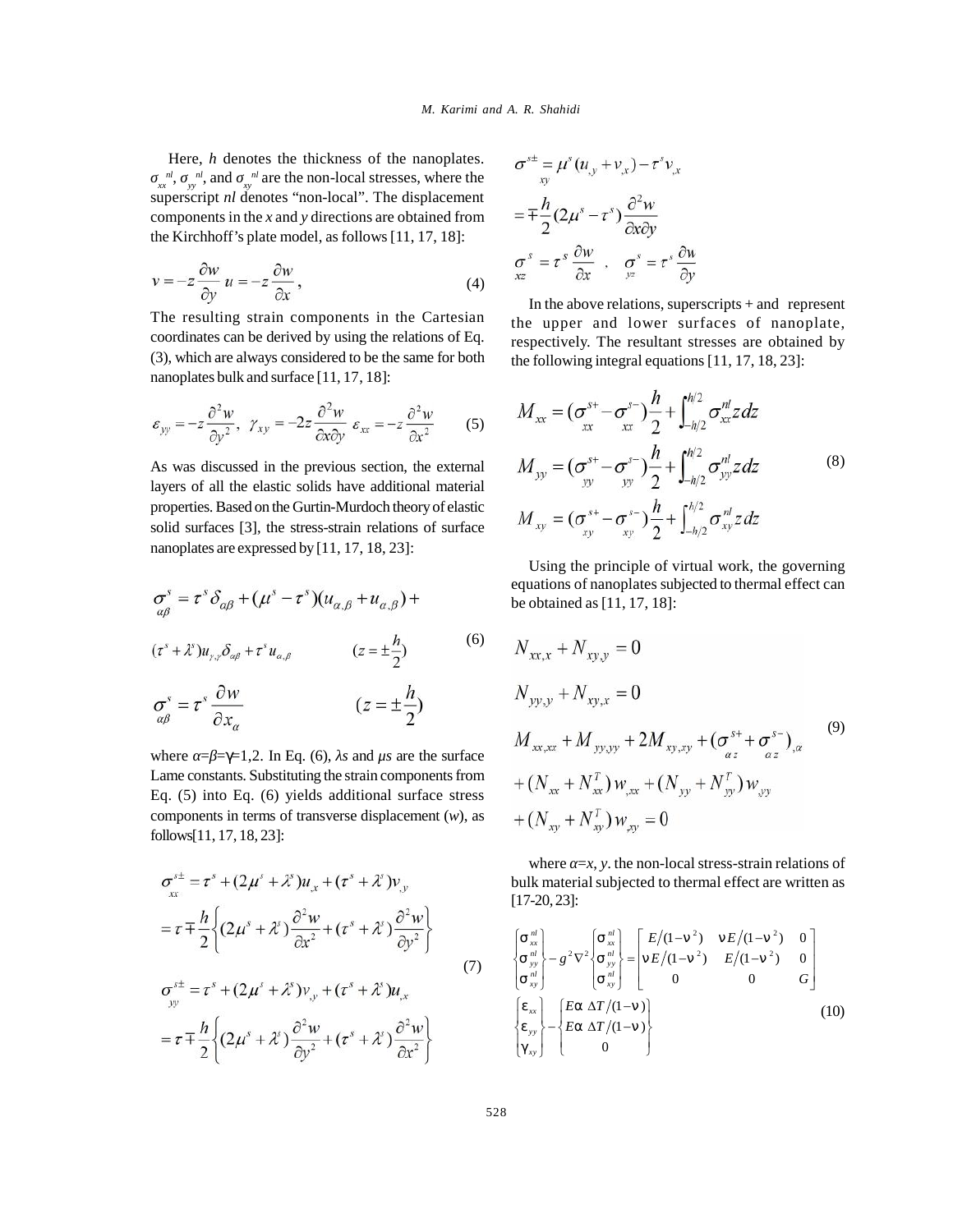where *E*, *v*, and *G* denote the elastic modulus, Poisson's ratio, and shear modulus of the nanoplate, respectively. where and *T* represent the thermal expansion coefficient and temperature change, respectively. Using Eqs. (3), (5) and (10), we obtain [17-20, 23]:

$$
\begin{Bmatrix} M_{xx} \\ M_{yy} \\ M_{xy} \end{Bmatrix} - g^2 \nabla^2 \begin{Bmatrix} M_{xx} \\ M_{yy} \\ M_{xy} \end{Bmatrix} = -D \begin{bmatrix} 1 & \text{€} & 0 \\ \text{€} & 1 & 0 \\ 0 & 0 & \frac{1-\text{€}}{2} \end{bmatrix} \begin{bmatrix} \frac{\partial^2 w}{\partial x^2} \\ \frac{\partial^2 w}{\partial y^2} \\ 2\frac{\partial^2 w}{\partial x \partial y} \end{bmatrix}
$$
 (11)  $\begin{aligned} \text{su} \\ \text{su} \\ \text{lo} \end{aligned}$ 

where  $D= Eh^3/12(1-\frac{2}{3})$  is the classical flexural rigidity solut of the nanoplate without the consideration of surface effects. Thermal effect can cause bending and buckling in the nanoplates. According to the theory of thermal elasticity, the thermal force can be expressed as [17-20]:

$$
N_{xx}^T = N_{yy}^T = -\frac{Eh\Gamma}{(1-\epsilon)}\Delta T
$$

Using Eqs.  $(7)$ ,  $(9)$ ,  $(11)$  and  $(12)$  and assuming the same properties for the upper and lower surfaces, we can obtain the following governing equation:

$$
\begin{aligned}\n&\left((D+\frac{h^{2}E^{s}}{2})(\frac{\partial^{4}w}{\partial x^{4}}+2\frac{\partial^{4}w}{\partial x^{2}\partial y^{2}}+\frac{\partial^{4}w}{\partial y^{4}})\right)-\frac{g^{2}h^{2}E^{s}}{2} & \frac{d^{2}w}{dx^{2}}=\frac{1}{r_{x}^{2}}(w_{(i+1,j)}-2 w_{(i,j)}+w_{(i-1,j)})\\
&\left((\frac{\partial^{6}w}{\partial x^{6}}+3\frac{\partial^{6}w}{\partial x^{4}\partial y^{2}}+3\frac{\partial^{6}w}{\partial x^{2}\partial y^{4}}+\frac{\partial^{6}w}{\partial y^{6}})\right) & \frac{d^{2}w}{dy^{2}}=\frac{1}{r_{y}^{2}}(w_{(i,j+1)}-2 w_{(i,j)}+w_{(i,j-1)})\\
&-\left((2\tau^{s}-\frac{Eh\alpha}{(1-\nu)}\Delta T)(\frac{\partial^{2}w}{\partial x^{4}}+\frac{\partial^{2}w}{\partial y^{2}})\right)+g^{2} & & (13) & \frac{d^{4}w}{dx^{4}}=\frac{1}{r_{x}^{4}}(w_{(i+2,j)}-4 w_{(i+1,j)}\\
&\left((2\tau^{s}-\frac{Eh\alpha}{(1-\nu)}\Delta T)(\frac{\partial^{4}w}{\partial x^{4}}+2\frac{\partial^{4}w}{\partial x^{2}\partial y^{2}}+\frac{\partial^{4}w}{\partial y^{4}})\right)+6 w_{(i,j)}-4 w_{(i-1,j)}+w_{(i-2,j)})\\
&-\left(N_{xx}\frac{\partial^{2}w}{\partial x^{2}}+N_{xy}\frac{\partial^{2}w}{\partial x\partial y}+N_{yy}\frac{\partial^{2}w}{\partial y^{2}}\right)+g^{2} & \frac{d^{4}w}{dy^{4}}=\frac{1}{r_{y}^{4}}(w_{(i,j+2)}-4 w_{(i,j+1)}\\
&\left((\frac{\partial^{2}w}{\partial x^{2}}+\frac{\partial^{2}w}{\partial y^{2}})(N_{xx}\frac{\partial^{2}w}{\partial x^{2}}+N_{xy}\frac{\partial^{2}w}{\partial x\partial y}+N_{yy}\frac{\partial^{2}w}{\partial y^{2}}\right)=0 & & +6 w_{(i,j)}-4 w_{(i,j+1)}+w_{(i,j)}\n\end{aligned}
$$

where  $E^s = 2\mu^s + s$ . For simplicity, the following nomenclature is used for uniform biaxial compression ratios (see Fig.1)

$$
N_{xx} = N \, , \ N_{yy} = N \, , \ N_{xy} = 0 \tag{14}
$$

The finite difference method is a powerful method for solving differential equations. Recently, Karamooz Ravari *et al.* [31, 32] studied non-local effect on the buckling of rectangular, circular, and annular nanoplates using finite difference method. Moreover, Karimi *et al.* [11] investigated size-dependent free vibration analysis of rectangular nanoplates with the consideration of surface energy effects but without considering nonlocal effect using finite difference method. The finite difference method replaces the nanoplate differential equation and the expressions defining the boundary conditions with equivalent differences equations. The solution of the bending problem thus reduces to the simultaneous solution of a set of algebraic equations written for every nodal point within the nanoplate. Fig. 2 shows a rectangular nanoplate and the grid points which will be used in the finite difference method. By using this method, Eq. (15) can be used to estimate the derivative of the transverse displacement, *w*, for the *i*,*j*-th point as a function of its neighboring points.

(11) and (12) and assuming the  
\ne upper and lower surfaces, we  
\nng governing equation: 
$$
\frac{dw}{dx} = \frac{1}{2r_x} (w_{(i+1,j)} - w_{(i-1,j)})
$$
\n
$$
\frac{\partial^4 w}{\partial x^2} + \frac{\partial^4 w}{\partial y^4} - \frac{g^2 h^2 E^s}{2}
$$
\n
$$
\frac{d^2 w}{dx^2} = \frac{1}{r_x^2} (w_{(i+1,j)} - 2 w_{(i,j)} + w_{(i-1,j)})
$$
\n
$$
\frac{\partial^6 w}{dx^2 \partial y^2} + \frac{\partial^6 w}{\partial y^4} - \frac{\partial^6 w}{\partial y^6}
$$
\n
$$
\frac{\partial^2 w}{dx^2} = \frac{1}{r_y^2} (w_{(i+1,j)} - 2 w_{(i,j)} + w_{(i-1,j)})
$$
\n
$$
\frac{d^2 w}{dy^2} = \frac{1}{r_y^2} (w_{(i,j+1)} - 2 w_{(i,j)} + w_{(i,j-1)})
$$
\n
$$
\frac{d^2 w}{dx^2 \partial y^2} + \frac{\partial^2 w}{\partial y^2} + \frac{\partial^4 w}{\partial y^4}
$$
\n
$$
\frac{d^4 w}{dx^4} = \frac{1}{r_x^4} (w_{(i+2,j)} - 4 w_{(i+1,j)} + w_{(i-2,j)})
$$
\n
$$
+ 6 w_{(i,j)} - 4 w_{(i-1,j)} + w_{(i-2,j)})
$$
\n
$$
+ N_{xy} \frac{\partial^2 w}{\partial y^2} + g^2
$$
\n
$$
+ \frac{d^4 w}{dy^4} = \frac{1}{r_y^4} (w_{(i,j+2)} - 4 w_{(i,j+1)} + w_{(i-2,j)})
$$
\n
$$
+ 6 w_{(i,j)} - 4 w_{(i,j-1)} + w_{(i,j-2)}
$$

$$
\frac{d^4 w}{dx^2 dy^2} = \frac{1}{r_x^2 r_y^2} \begin{pmatrix} w_{(i+1,j+1)} + w_{(i-1,j+1)} \\ + w_{(i-1,j-1)} + w_{(i+1,j-1)} + 4 w_{(i,j)} \\ -2(w_{(i+1,j)} + w_{(i,j+1)} + w_{(i-1,j)} + w_{(i,j-1)}) \end{pmatrix}
$$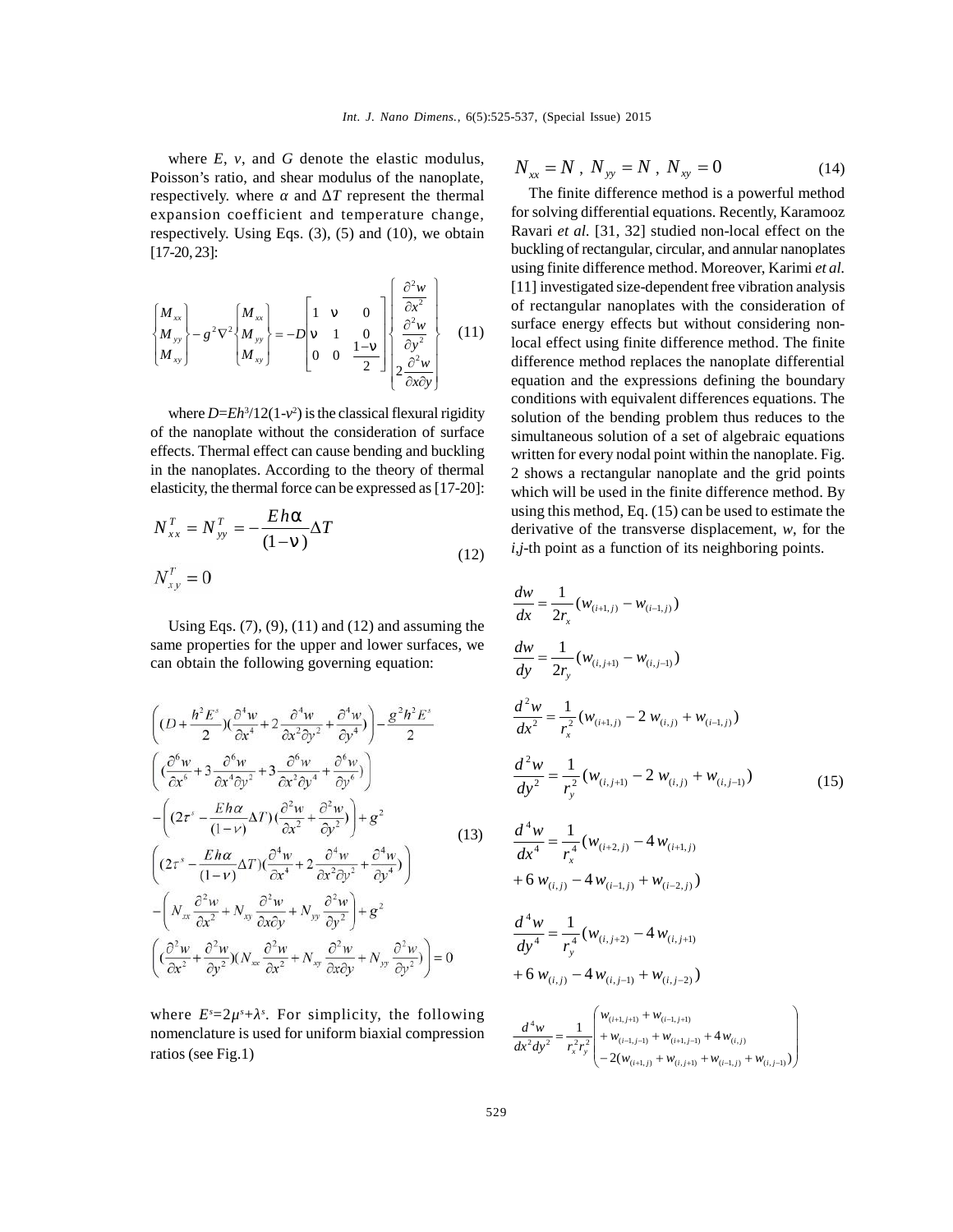



Fig. 1 (a): The geometry of rectangular nanoplate with surface layers and thermal loading, (b) biaxial loading

$$
\frac{d^6 w}{dx^6} = \frac{1}{r_x^6} \left( \frac{w_{(i-3,j)} - 6w_{(i-2,j)} + 15w_{(i-1,j)}}{-20w_{(i,j)} + 15w_{(i-1,j)} - 6w_{(i-2,j)} + w_{(i-3,j)}} \right)
$$
\n
$$
\frac{d^6 w}{dy^6} = \frac{1}{r_y^6} \left( \frac{w_{(i,j-3)} - 6w_{(i,j-2)} + 15w_{(i,j-1)}}{-20w_{(i,j)} + 15w_{(i,j-1)} - 6w_{(i,j-2)} + w_{(i,j-3)}} \right)
$$
\n
$$
\frac{d^6 w}{dx^4 dy^2} = \frac{1}{r_x^4 r_y^2} \left( \frac{w_{(i-2,j+1)} - 2w_{(i-2,j)} + w_{(i-2,j-1)}}{-4w_{(i-1,j+1)} + 8w_{(i-1,j)} - 4w_{(i-1,j-1)}} - 4w_{(i+1,j+1)} + 8w_{(i+1,j)} - 4w_{(i+1,j-1)} - 4w_{(i+1,j+1)} - 4w_{(i+2,j+1)} - 2w_{(i+2,j)} + w_{(i+2,j-1)} \right)
$$
\n(15)

(15) 
$$
\frac{d^6 w}{dx^2 dy^4} = \frac{1}{r_x^2 r_y^4} \begin{pmatrix} w_{(i+1,j-2)} - 2 w_{(i,j-2)} + w_{(i-1,j-2)} \\ -4 w_{(i+1,j-1)} + 8 w_{(i,j-1)} - 4 w_{(i-1,j-1)} \\ +6 w_{(i+1,j)} - 12 w_{(i,j)} + 6 w_{(i-1,j)} \\ -4 w_{(i+1,j+1)} + 8 w_{(i,j+1)} - 4 w_{(i-1,j+1)} \\ + w_{(i+1,j+2)} - 2 w_{(i,j+2)} + w_{(i-1,j+2)} \end{pmatrix}
$$

Here  $r_x$  and  $r_y$  are the distance between two grid points in the *x* and *y* directions, respectively. Substituting Eq. (15) into Eq. (13) and developing a computer code in MATLAB the governing equation are solved.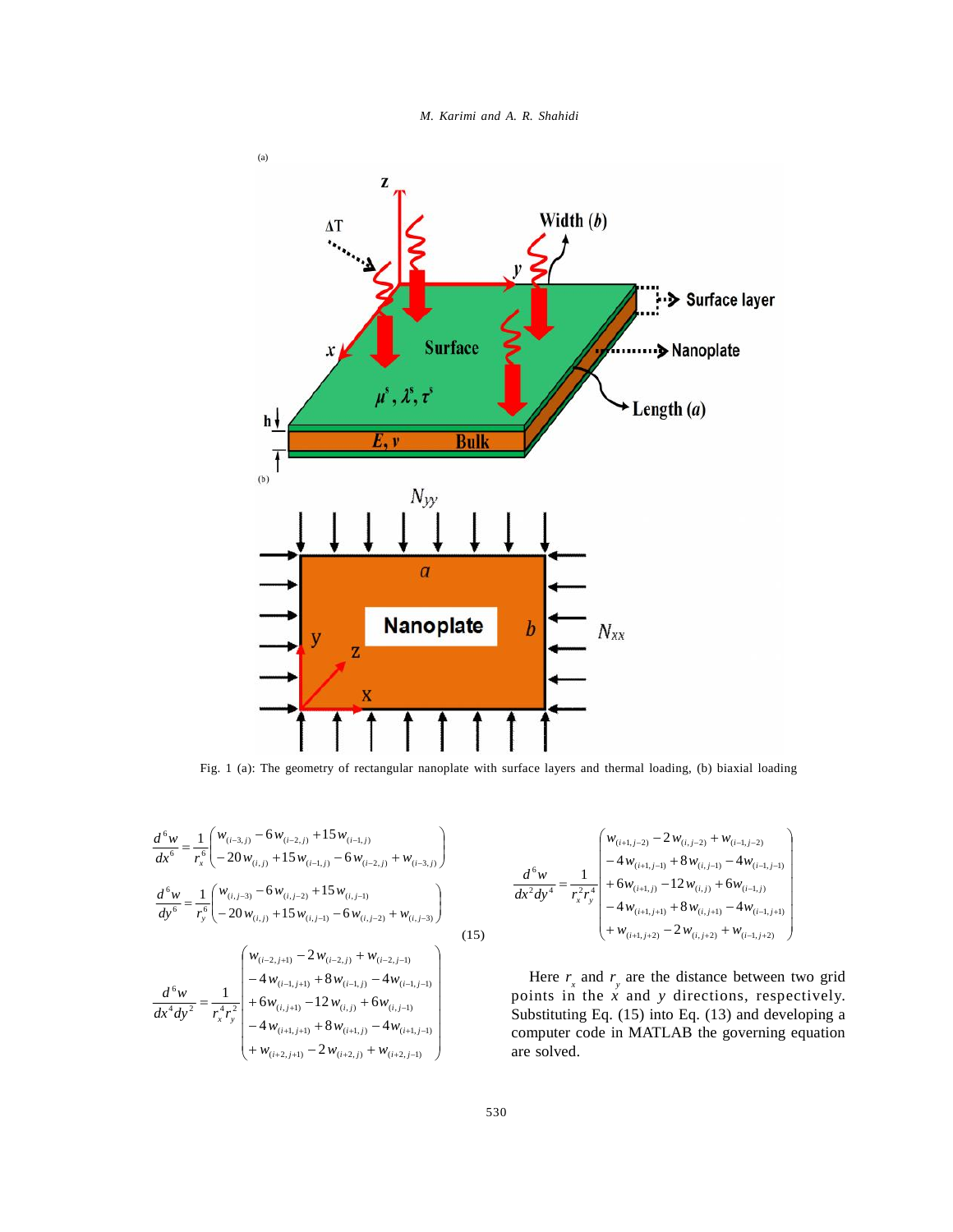*Int. J. Nano Dimens.*, 6(5):525-537, (Special Issue) 2015



Fig. 2: The rectangular nanoplate and finite difference grid points

$$
\begin{pmatrix}\nD + \frac{h^2 E^s}{2} + 2t^s g^2 - \frac{E h r}{(1 - \epsilon)} \Delta T g^2\n\end{pmatrix}\n+ \frac{1}{r_y^6} \begin{pmatrix}\n\frac{1}{r_x^4} (w_{(i, j-1)} - 4 w_{(i, i, j)} + w_{(i, j-1)}) & + \frac{1}{r_y^6} (w_{(i, j-1)} - 6 w_{(i, j-2)}) + w_{(i, j-3)} \\
- 4 w_{(i-1, j)} + w_{(i-2, j)} + \frac{1}{r_y^4} & + \frac{3}{r_x^4 r_y^2} + 6 w_{(i, j+1)} - 2w_{(i-2, j)} + w_{(i-2, j-1)} \\
(w_{(i, j+2)} - 4 w_{(i, j+1)} + 6 w_{(i, j)} - 4 w_{(i, j-1)} + w_{(i-1, j+1)} + w_{(i, j-2)})\n\end{pmatrix}\n+ \frac{2}{r_x^2 r_y^2} (w_{(i+1, j+1)} + w_{(i-1, j+1)} + w_{(i-1, j+1)} + w_{(i-1, j+1)} + w_{(i-1, j+1)} + w_{(i-1, j+1)} + w_{(i-1, j+1)} + w_{(i-1, j+1)} + w_{(i, j+1)} + w_{(i, j, j+1)} + w_{(i, j, j+1)} + w_{(i, j, j+1)} + w_{(i, j, j+1)} + w_{(i, j, j+1)} + w_{(i, j, j+1)} + w_{(i, j, j+1)} + w_{(i, j, j+1)} + w_{(i, j, j+1)} + w_{(i, j, j+1)} + w_{(i, j, j+1)} + w_{(i, j, j+1)} + w_{(i, j, j+1)} + w_{(i, j, j+1)} + w_{(i, j, j+1)} + w_{(i, j, j+1)} + w_{(i, j, j+1)} + w_{(i, j, j+1)} + w_{(i, j, j+1)} + w_{(i, j, j+1)} + w_{(i, j, j+1)} + w_{(i, j, j+1)} + w_{(i, j, j+1)} + w_{(i, j, j+1)} + w_{(i, j, j+1)} + w_{(i, j, j+1)} + w
$$

$$
+\frac{1}{r_{y}^{6}}\left(\frac{w_{(i,j-3)}-6w_{(i,j-2)}+15w_{(i,j-1)}-20w_{(i,j)}}{+15w_{(i,j-1)}-6w_{(i,j-2)}+w_{(i,j-3)}}\right) +\frac{3}{r_{x}^{4}r_{y}^{2}}\left(\frac{w_{(i-2,j+1)}-2w_{(i-2,j)}+w_{(i-2,j-1)}}{+6w_{(i,j+1)}-12w_{(i,j)}+6w_{(i,j-1)}}\right) +\frac{3}{r_{x}^{4}r_{y}^{2}}\left(\frac{4}{-4w_{(i+1,j+1)}+8w_{(i+1,j)}-4w_{(i+1,j-1)}}\right) +\frac{4}{w_{(i+2,j+1)}-2w_{(i+2,j)}+w_{(i+2,j-1)}}\right)
$$

$$
(16)
$$

$$
\begin{aligned}\n&\left.\int_{\left\{\frac{1}{r_x^2}\left(w_{(i+1,j)}-2\,w_{(i,j)}+w_{(i-1,j)}\right)\right\}}\n\right\|_{\mathcal{W}_{(i,j-1)}} \\
&\left.\int_{\left\{\frac{1}{r_x^2}\left(w_{(i+1,j)}-2\,w_{(i,j)}+w_{(i-1,j)}\right)\right\}}\n\right\|_{\mathcal{W}_{(i,j-1)}}\n\end{aligned}\n\begin{aligned}\n&\left.\int_{\left\{\frac{1}{r_x^2}\left(w_{(i+1,j)}-2\,w_{(i,j)}+w_{(i-1,j)}\right)\right\}}\n\right\|_{\mathcal{W}_{(i+1,j)}}\n\left.\n\left.\begin{array}{l} \left.\frac{1}{r_x^2r_y^4}\n\right\|_{\mathcal{W}_{(i+1,j+1)}} + 8w_{(i,j)} + 6w_{(i-1,j)} \\
+ 6w_{(i+1,j+1)} + 8w_{(i,j+1)} - 4w_{(i-1,j+1)} \\
+ w_{(i,j+1)} + 8w_{(i,j+1)} - 4w_{(i-1,j+1)} \\
+ w_{(i+1,j+2)} - 2w_{(i,j+2)} + w_{(i-1,j+2)}\n\end{array}\n\right)\n\end{aligned}\n\right\}
$$
\n
$$
\begin{aligned}\n&\left.\int_{\left\{\frac{1}{r_x^2}\left(w_{(i+1,j)}-2\,w_{(i,j)}+w_{(i-1,j)}\right)\right\}}\n\left.\n\right\|_{\mathcal{W}_{(i,j)}} + 15w_{(i-1,j)} - 6w_{(i-2,j)} + w_{(i-3,j)}\n\end{aligned}\n\right\} + N_{xx}\n\begin{bmatrix}\n&\frac{1}{r_x^2}\left(w_{(i+1,j)}-2\,w_{(i,j)}+w_{(i-1,j)}\right) \\
&\frac{1}{r_x^2r_y^2}\left(w_{(i+1,j+1)}+w_{(i-1,j+1)}+w_{(i-1,j-1)}\right)\n\end{bmatrix}\n\end{aligned}
$$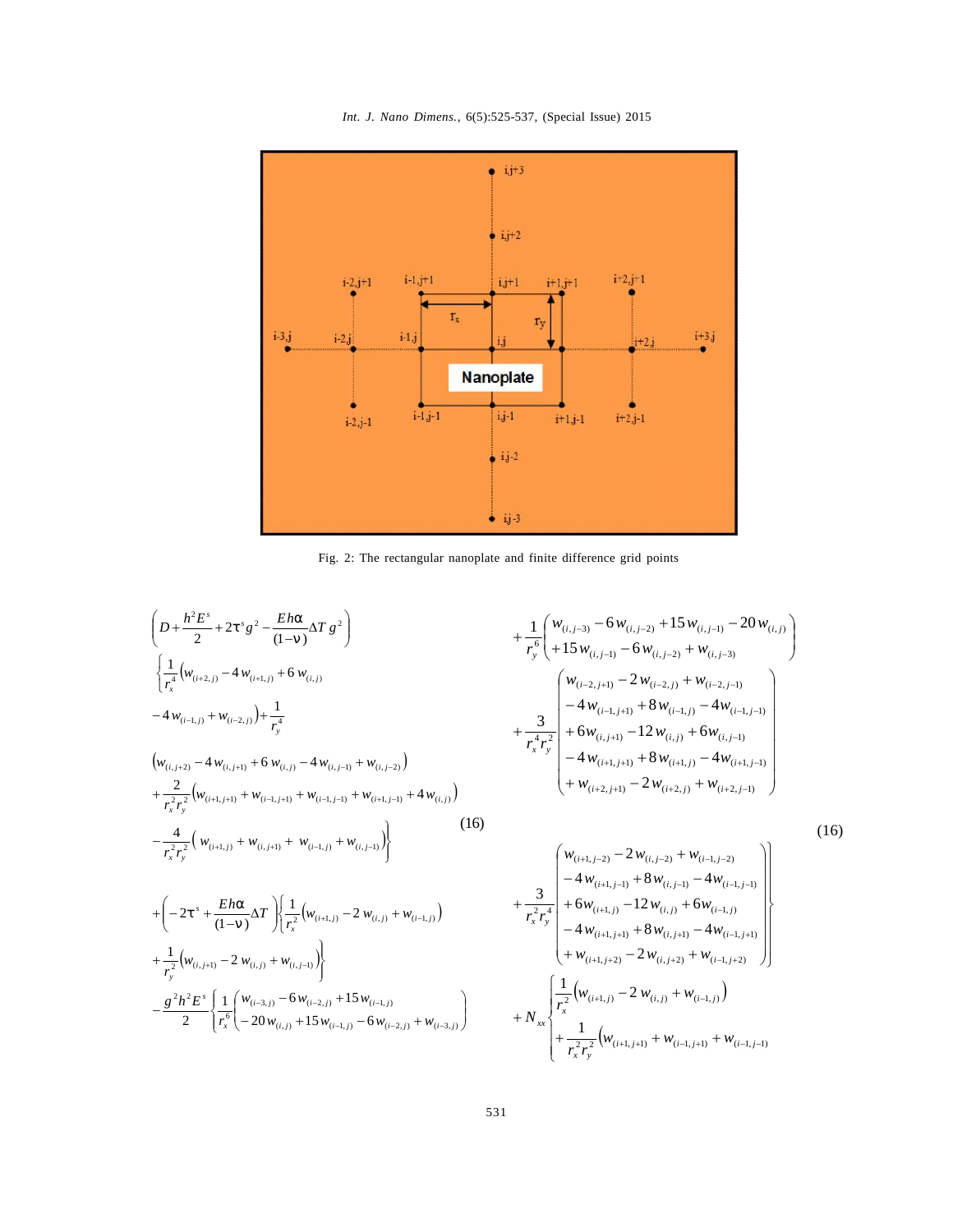$$
+ w_{(i+1,j-1)} + 4 w_{(i,j)} \Big) - \frac{2}{r_x^2 r_y^2} \Bigg( w_{(i+1,j)} + w_{(i,j+1)} \Bigg)
$$
\n
$$
+ N_{yy} \Bigg\{ \frac{1}{r_y^2} \Big( w_{(i,j+1)} - 2 w_{(i,j)} + w_{(i,j-1)} \Big) - \frac{1}{r_x^2 r_y^2} \Big( w_{(i+1,j+1)} + w_{(i-1,j+1)} + w_{(i-1,j-1)} \Big) - \frac{1}{r_x^2 r_y^2} \Big( w_{(i+1,j+1)} + w_{(i-1,j+1)} + w_{(i-1,j-1)} \Bigg)
$$
\n
$$
+ w_{(i+1,j-1)} + 4 w_{(i,j)} \Bigg) - \frac{2}{r_x^2 r_y^2} \Bigg( w_{(i+1,j)} + w_{(i-1,j)} + w_{(i,j+1)} \Bigg) - \frac{2}{r_x^2 r_y^2} \Bigg( w_{(i+1,j)} + w_{(i,j+1)} \Bigg) - \frac{2}{r_x^2 r_y^2} \Bigg( w_{(i+1,j)} + w_{(i,j+1)} \Bigg) - \frac{2}{r_x^2 r_y^2} \Bigg( w_{(i+1,j)} + w_{(i,j+1)} \Bigg) - \frac{2}{r_x^2 r_y^2} \Bigg( w_{(i+1,j)} + w_{(i,j+1)} \Bigg) - \frac{2}{r_x^2 r_y^2} \Bigg( w_{(i+1,j)} + w_{(i,j+1)} \Bigg) - \frac{2}{r_x^2 r_y^2} \Bigg( w_{(i+1,j)} + w_{(i,j+1)} \Bigg) - \frac{2}{r_x^2 r_y^2} \Bigg( w_{(i+1,j)} + w_{(i,j+1)} \Bigg) - \frac{2}{r_x^2 r_y^2} \Bigg( w_{(i+1,j)} + w_{(i,j+1)} \Bigg) - \frac{2}{r_x^2 r_y^2} \Bigg( w_{(i+1,j)} + w_{(i,j+1)} \Bigg) - \frac{2}{r_x^2 r_y^2} \Bigg( w_{(i+1,j)} + w_{(i,j)} \Bigg) - \frac{2}{r_x^2 r_y^2} \Bigg( w_{(i+1,j)} + w_{(i,j)} \Bigg) - \frac{2}{r_x^2
$$

#### *Boundary conditions*

 In this paper, simply-supported and clamped boundary conditions are surveyed at all plate edges. The boundary conditions are written as:

#### *Simply-supported boundary conditions*

The simply-supported boundary conditions at all edges of nanoplate can be written as:

$$
\frac{\partial^2 w}{\partial x^2} = 0
$$
\n
$$
\frac{\partial^2 w}{\partial y^2} = 0
$$
\n(17) T  
\n
$$
\frac{\partial^2 w}{\partial y^2} = 0
$$
\n(17) T  
\n
$$
\frac{\partial^2 w}{\partial y^2} = 0
$$
\n(19)

These conditions lead to the following expressions:

$$
w_{(i,j)} = -w_{(i,j+2)}, \quad w_{(i,j)} = -w_{(i,j-2)}, \quad \text{as}
$$
  
\n
$$
w_{(i,j+3)} = -w_{(i,j-1)}, \quad w_{(i,j-3)} = -w_{(i,j+1)} \quad \text{as}
$$
  
\n
$$
w_{(i,j)} = -w_{(i-2,j)}, \quad w_{(i,j)} = -w_{(i+2,j)}, \quad w_{(i-3,j)} = -w_{(i+1,j)}, \quad w_{(i+3,j)} = -w_{(i-1,j)} \quad \text{(18)}
$$
  
\n
$$
w_{(i,j+1)} = w_{(i+1,j+1)} = w_{(i-1,j+1)} = w_{(i+1,j)} = 0 \quad \text{to}
$$

## *Clamped boundary conditions*

The clamped boundary conditions could be expressed as follows:

$$
\frac{\partial w}{\partial x} = 0
$$
ot  
\n
$$
\frac{\partial w}{\partial y} = 0
$$

 $w = 0$ 

These conditions lead to the following expressions:

$$
\begin{aligned}\n & \left\{\n \begin{array}{c}\n u_{(i,j)}\n \end{array}\n \right\} - \frac{1}{r_x^2 r_y^2} \left( \n + w_{(i-1,j)} + w_{(i,j-1)} \n \right)\n \end{aligned}\n \quad\n & \left\{\n \begin{array}{c}\n w_{(i,j)} = w_{(i,j+2)}, \quad w_{(i,j)} = w_{(i,j-2)},\n \end{array}\n \right.\n \quad\n & \left\{\n \begin{array}{c}\n w_{(i,j+3)} = w_{(i,j-1)}, \quad w_{(i,j-3)} = w_{(i,j+1)}\n \end{array}\n \right.\n \end{aligned}
$$
\n
$$
\begin{aligned}\n & \left\{\n \begin{array}{c}\n w_{(i,j-1)}\n \end{array}\n \right\} & \left\{\n \begin{array}{c}\n w_{(i,j)} = w_{(i-2,j)}, \quad w_{(i,j)} = w_{(i+2,j)},\n \end{array}\n \right.\n \quad\n & \left\{\n \begin{array}{c}\n w_{(i+1,j+1)} + w_{(i-1,j-1)} & \text{if } w_{(i-1,j)} = w_{(i-1,j)}, \quad w_{(i+3,j)} = w_{(i-1,j)}\n \end{array}\n \right.\n \end{aligned}
$$
\n
$$
\begin{aligned}\n & \left\{\n \begin{array}{c}\n w_{(i+1,j)} + w_{(i,j+1)} \\
 \end{array}\n \right\} & \quad\n \left\{\n \begin{array}{c}\n w_{(i,j+1)} = w_{(i+1,j+1)} = w_{(i-1,j+1)} = w_{(i+1,j)} = 0\n \end{array}\n \right.\n \end{aligned}
$$
\n
$$
\begin{aligned}\n & \left\{\n \begin{array}{c}\n w_{(i+1,j)} + w_{(i,j+1)} \\
 \end{array}\n \right\}\n \end{aligned}
$$
\n
$$
\begin{aligned}\n & \left\{\n \begin{array}{c}\n w_{(i,j+1)} = w_{(i-1,j+1)} \\
 \end{array}\n \right\} & \quad\n \end{aligned}
$$
\n
$$
\begin{aligned}\n & \left\{\n \begin{array}{c}\n w_{(i,j+1)} = w_{(i-1,j)}\n \end{array}\
$$

#### **RESULTS AND DISCUSSION**

In this section, it is attempted to demonstrate the surface, thermal, and non-local effects (small scale effects) on the buckling of rectangular nanoplates. The critical buckling load ratio is (CBLR) defined in the following from:

$$
CBLR =
$$

*buckling load with both non-local and surface energy theories buckling load without both non-local and surface energy theories*

(21)

Table 1 shows the numerical results for buckling ratio of silver nanoplates with simply-supported boundary conditions versus mode number, *m*. The material properties of silver nanoplates in all examples are taken as  $E=76$  *GPa* and  $=0.3$ . Surface elastic modulus, surface residual stress are  $E^*=1.22$  *N/m*, <sup>s</sup>=0.89 *N/m*, respectively. From Table 1, good agreements can be observed between the FDM results and the results in [17]. The results in [17] are based on an exact analytical solution. Thus, the obtained results can be trusted.

Finite difference method results are sensitive to lower grid points, a convergence test is performed to determine the minimum number of grid points required to obtain stable and accurate results for Eq. (16). In Fig. 3, non-dimensional buckling load  $(N a^2/D)$  is plotted versus the number of grid points for various non-local parameters. According to Fig. 3, the present solution is converging. From this figure, it is clearly seen that 12 number of grid points (N=M=12) are sufficient to obtain the accurate solutions for the buckling analyses. *N* and *M* are the number of grid points in the *x* and *y* directions, respectively.

Fig. 4(a and b) show the effects of non-local parameters on the critical buckling load ratio (CBLR) of nanoplates with simply-supported (SSSS) and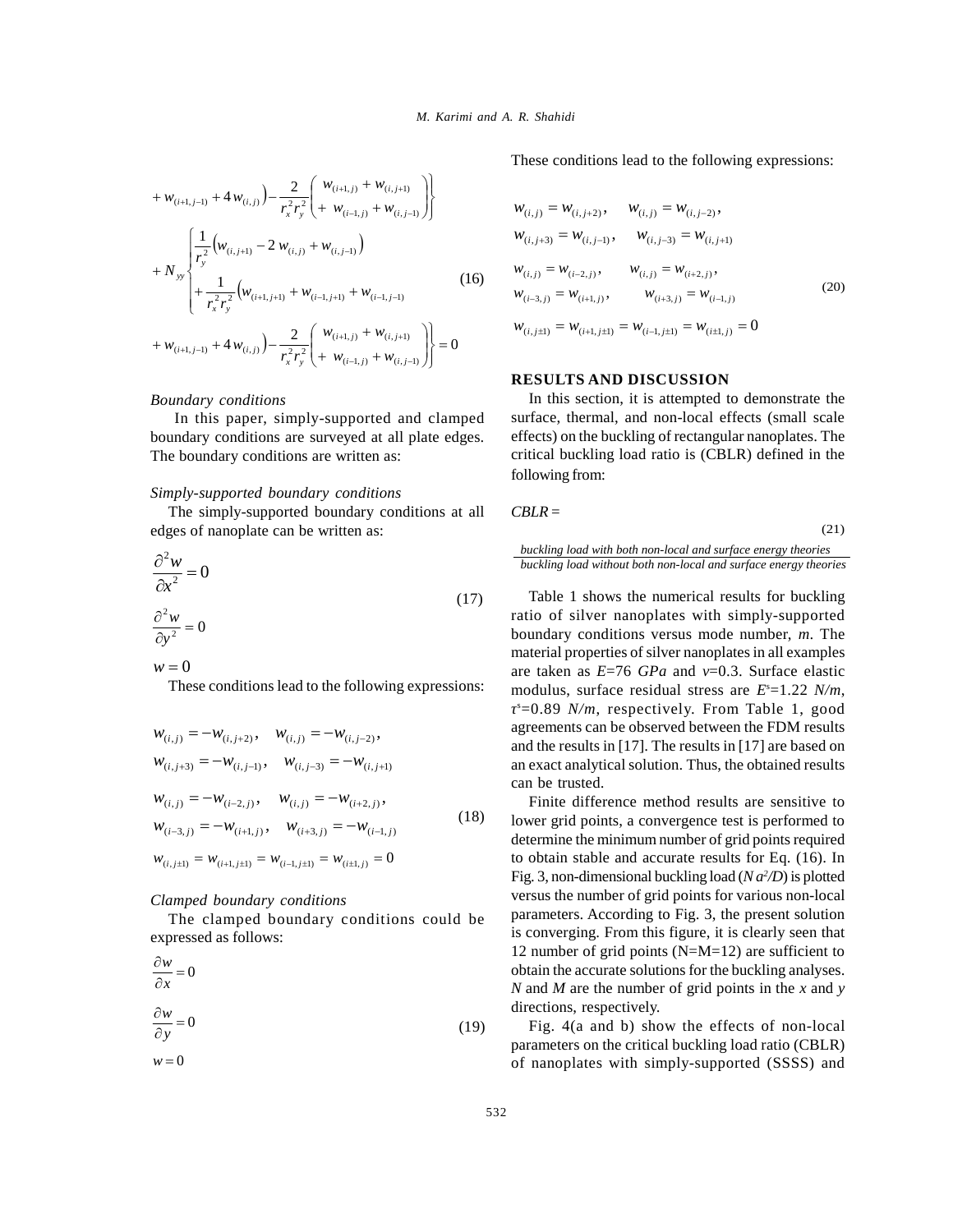|                |            |       | $a=10$ nm |       |       |       | $a=20$ nm |       |       |  |
|----------------|------------|-------|-----------|-------|-------|-------|-----------|-------|-------|--|
| $nm^2$         |            | $m=1$ |           |       |       | $m=1$ |           |       |       |  |
| $\overline{0}$ | <b>FDM</b> | 1.028 | .022      | 1.020 | 1.019 | 1.059 | 1.034     | .026  | 1.023 |  |
|                | 171)       | 1.028 | 1.022     | 1.020 | 1.019 | 1.059 | 1.034     | 1.026 | 1.023 |  |
|                | <b>FDM</b> | 0.860 | 0.690     | 0.520 | 0.391 | 1.012 | 0.923     | 0.828 | 0.729 |  |
|                | [17]       | 0.863 | 0.691     | 0.523 | 0.392 | 1.012 | 0.924     | 0.828 | 0.727 |  |
| ◠<br>∸         | <b>FDM</b> | 0.744 | 0.521     | 0.350 | 0.242 | 0.968 | 0.834     | 0.695 | 0.568 |  |
|                | $17^{1}$   | 0.745 | 0.525     | 0.356 | 0.248 | 0.969 | 0.836     | 0.695 | 0.566 |  |

Table 1: CBLR for silver nanoplates with simply-supported boundary conditions (h=5 nm,  $E^s = 1.22$  *N/m*,  $^s=0.89$  *N/m*,  $T=0$ )



Fig. 3: Convergence study and minimum number of grid points required for obtaining accurate results for non-dimensional buckling load by finite difference method with various non-local parameter, (a) simply-support boundary conditions, (b) clamped boundary conditions,  $(T=0^{\circ} K)$ 

clamped (CCCC) boundary conditions versus length and thickness nanoplates, respectively. This figure indicates that the CBLR would decrease with increasing values of non-local parameter, and this decreasing of CBLR is more pronounced for the nanoplate with the clamped boundary conditions. It is observed in Fig. 4(a) that when the nanoplate length *nm*), the non-local effect disappears. Also, it can be seen in Fig. 4(b) that by increasing nanoplate thickness (*h*=1-2 *nm*), the CBLR would diminish heavily. Therefore, the influence of surface effect on the CBLR is more significant when the length and thickness of nanoplates would increase and decrease, respectively.

Fig. 5 shows the variation of load ratio versus nonl  $g^2$  for different temperature changes with  $T=0-120^\circ K$ ) and with simply-supported and clamped boundary conditions. The length and thickness of nanoplates in Fig. 5 were considered as *a*=40 *nm* and *h*=3 *nm*, respectively. The influences of surface energy

and residual surface stress have not been taken into account  $(E^s = s = 0 \ N/m)$ . Here, the temperature change is considered at a low, or at room, temperature. Therefore, the thermal expansion is  $=1.9\times K^T$  [33]. According to Fig. 5, the CBLR would decrease with increasing values of non-local parameter, and this decreasing of CBLR more pronounced for the nanoplate with the clamped boundary conditions. On the other hand, it is observed that as the value of temperature change increases, the CBLR would decrease. This means that the small-scale effects increase with increasing the temperature changes. This situation is more pronounced for the nanoplate with simplysupported boundary conditions.

Figs. 6 (a and b) illustrate the variation of CBLR with non-local parameter for various surface residual stresses and for simply-supported and clamped boundary conditions, respectively. The temperature change, length and the thickness of nanoplate in all the examples were considered as  $T=40^\circ K$ ,  $a=15$  *nm*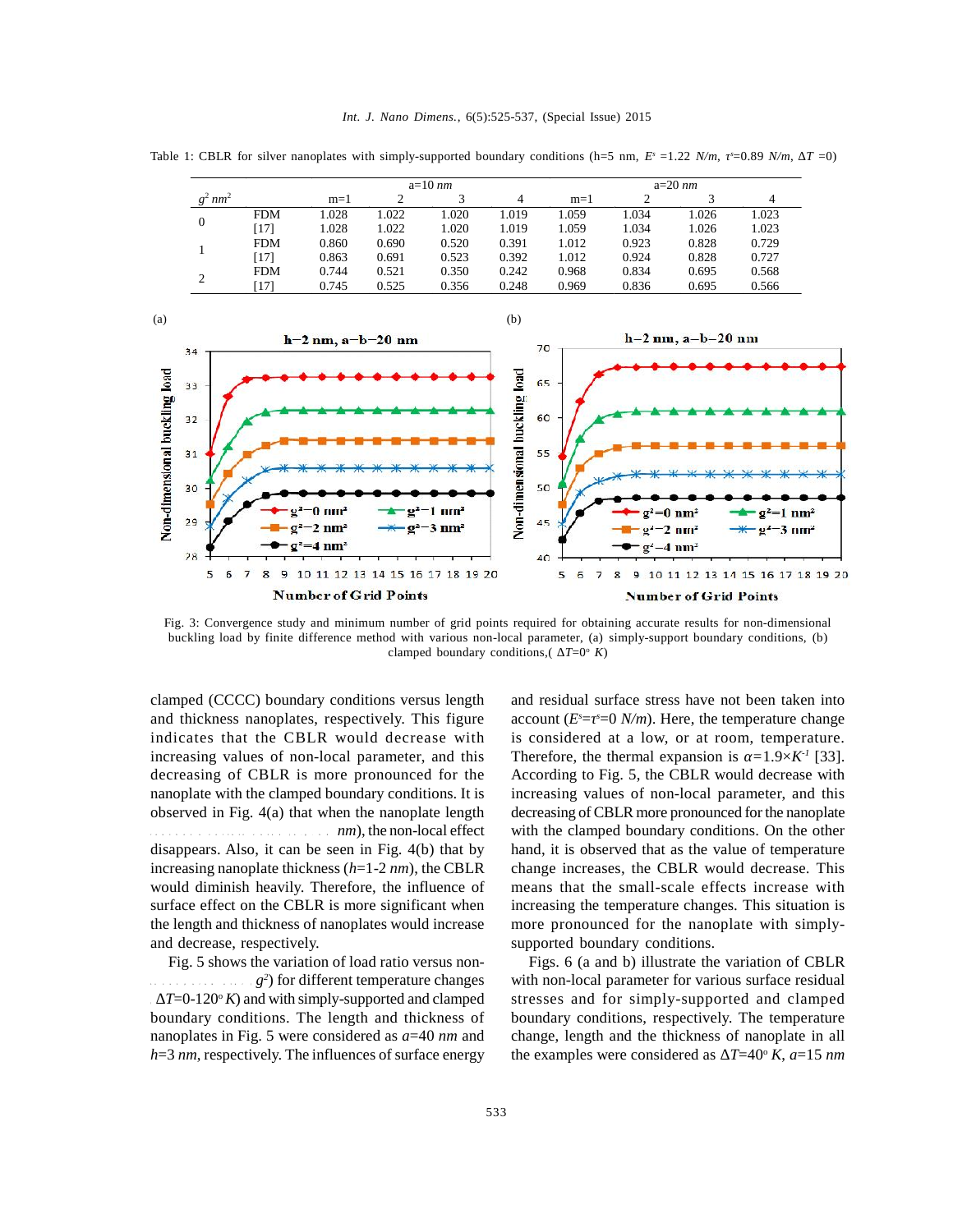



Fig. 4: Changes of the critical buckling load ratio for different non-local parameters, (a) versus length nanoplates, (b) versus thickness nanoplates.



Fig. 5: Changes of the buckling load ratio with non-local parameters for different temperatures ( $E^{\text{S}} = \text{S} = 0 \text{ N/m}$ ).



Fig. 6: Change of load ratio with non-local parameter for various values of surface residual stress, (a) simply-supported boundary conditions, (b) clamped boundary conditions (*E <sup>s</sup>*=0 *N/m*)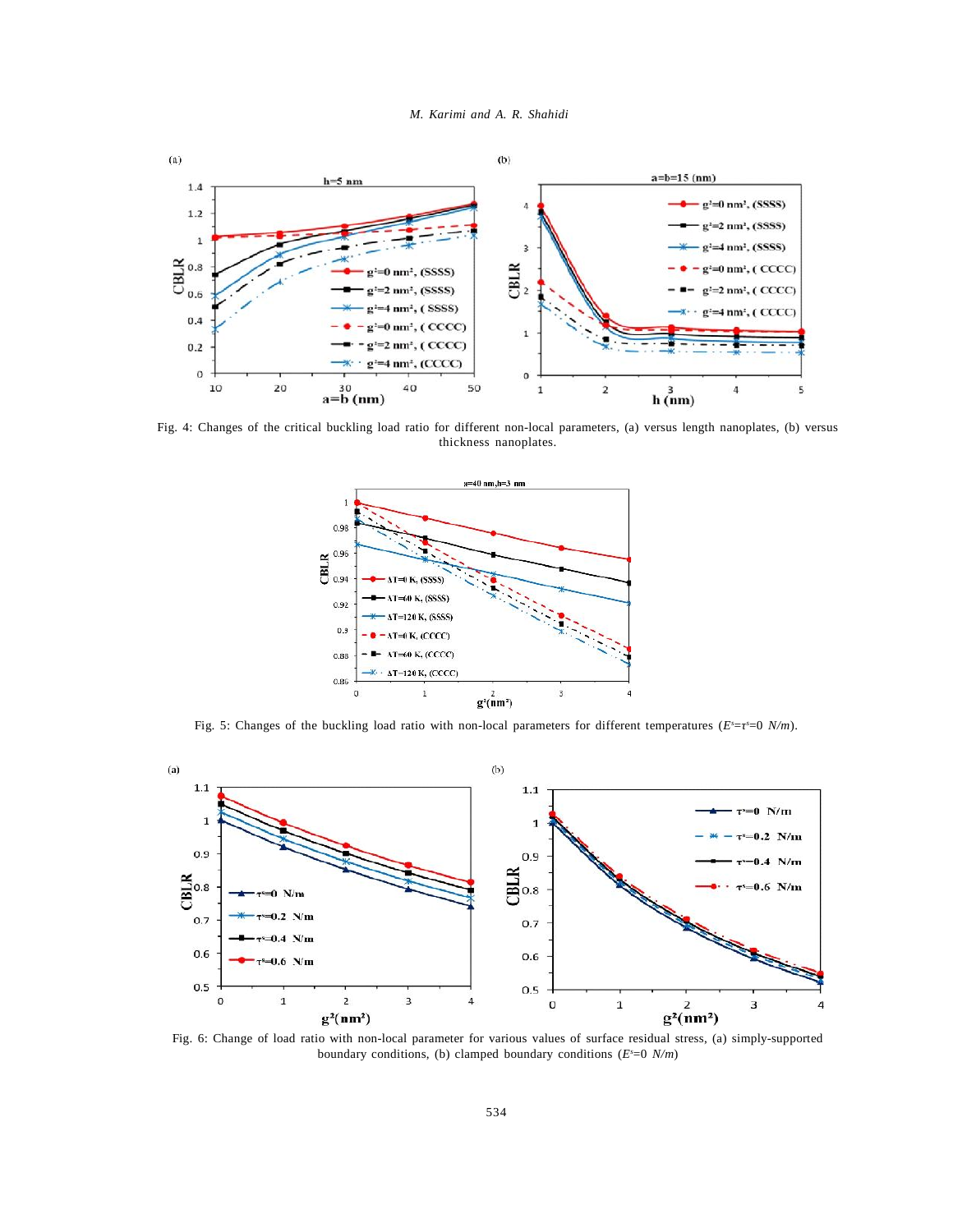



Fig. 7: Change of load ratio with non-local parameter for different values of surface elasticity modulus, (a) simply-supported boundary conditions, (b) clamped boundary conditions ( *τ <sup>s</sup>*=0 *N/m*).



Fig. 8: Surface energy effects on the higher buckling modes of rectangular nanoplates, (a) simply-supported boundary conditions, (b) clamped boundary conditions; *m*=1:4 and *n*=1:4 are the half-wave number (buckling modes) along x and y directions, respectively; ( $\degree$ =0.1 *N/m*)

and *h*=3 *nm*, respectively, unless noted otherwise. The influences of surface energy have not been taken into account  $(E^*=0 \text{ N/m})$ . Again, it is clearly seen that the mod CBLR decreases with increasing non-local parameter. Moreover, the CBLR increases with improving surface residual stress. This observation means that the nonlocal effects diminish with increasing surface residual stress. In addition, by comparing Fig. 6(a) and Fig. 6(b), it can be found that the buckling load ratio in Fig. 6(a) is more sensitive to the surface residual stress.

Fig. 7 (a and b) show the variation of load ratio with non-local parameter for different surface elastic modulus and for simply-supported and clamped boundary conditions, respectively. The influences of surface residual stress have not been taken into consideration ( $\epsilon = 0$  *N/m*). It is seen that when the surface elastic modulus increases, the CBLR would augment. In other words, with increasing the value of elastic modulus, the non-local effects could diminish.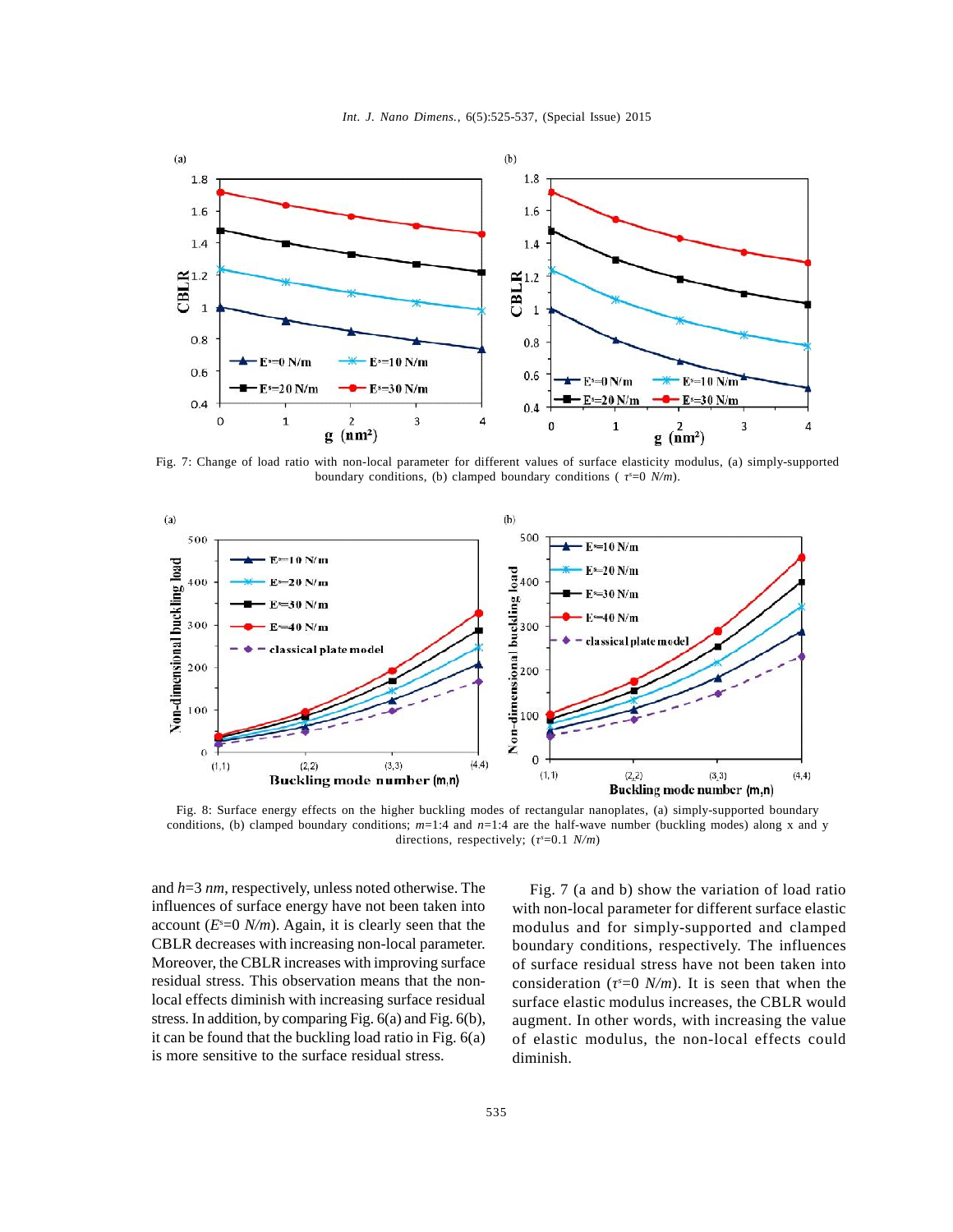To show the influence of surface energy on the higher modes of buckling nanoplates, the variation of non-dimensional buckling load (*N a<sup>2</sup>/D*) versus mode sign number, *m*, for various surface elastic modulus have been shown in Fig. 8(a and b), respectively. Simplysupported and clamped boundary conditions are investigated in two figures. In Fig. 8(a and b), *m*=1:4 and *n*=1:4 are the half-wave number (buckling modes) along x and y directions, respectively. To focus on the effect of surface elastic modulus, the non-local parameter is assumed to be zero  $(g^2(nm^2))$ . It is found high that by increasing the surface elastic modulus, the nondimensional buckling load would increase. On the other hand, the gap between the curves gradually widens with increasing buckling mode number. This means that the surface effects are more significant in higher buckling modes.

## **CONCLUSION**

In this study, FDM was used to solve sixth-order derivatives of differential equations in buckling analysis of nanoplates due to coupled surface energy and non-local elasticity theories. The uniform temperature change was used to study thermal effect. The small scale and surface energy effects are added into the governing equations using Eringen's nonlocal elasticity and Gurtin-Murdoch's theories, respectively. Two different boundary conditions including simply-supported and clamped boundary conditions are investigated. The governing differential equation is introduced according to the literature, and then this equation is solved using the FDM to obtain the buckling for several combinations of boundary conditions. To verify the accuracy of the results obtained by the FDM, these results are compared with the results of the analytical approach. From the results of the present work, the following conclusions were important:

The finite difference method could be used as a powerful method to determine the mechanical behavior of nanoplates. Moreover, this method could be used to solve higher-order derivatives of differential equations with different types of boundary<br>condition with little computational effort  $(y^s)$ condition with little computational effort.

The surface effects on the CBLR of nanoplates increased with increasing nanoplate length and decreasing non-local parameter and nanoplate thickness. The non-local parameter decreased with increasing in the values of surface residual stress, surface elastic modulus and decreasing in the degree of temperature change. This means that the surface effects were more significant when the values of surface residual stress, surface elastic modulus increased and the temperature change decreased.

The non-dimensional buckling load increased with rising in the values of surface elastic modulus and mode numbers. This means that the surface effects are more important in higher buckling modes.

In all the findings, the CBLR values were always higher for nanoplates with simply-supported boundary conditions than those with clamped boundary conditions.

#### **NOMENCLATURE**

| Modulus of elasticity                       |
|---------------------------------------------|
| Surface elastic modulus                     |
| Poisson's ratio                             |
| Surface residual stress                     |
| Surface Lame constants                      |
| Strain components                           |
| Surface stress components                   |
| Bulk stress components                      |
| Bending moment components                   |
| Flexural rigidity                           |
| Cartesian coordinates                       |
| Displacements in the x, y and z directions, |
| respectively                                |
| Length, width and thickness of nanoplate,   |
| respectively                                |
| Distance between two grid points in the $x$ |
| and y directions, respectively              |
|                                             |

## *Superscripts*

| $()^*, ()^-$ | Upper and lower surfaces of nanoplate, |  |
|--------------|----------------------------------------|--|
|              | respectively                           |  |

Surface of nanoplate

#### *Subscripts*

 $\left( \right)_{x}$ ,  $\left( \right)_{y}$  Partial derivatives with respect to x and y, respectively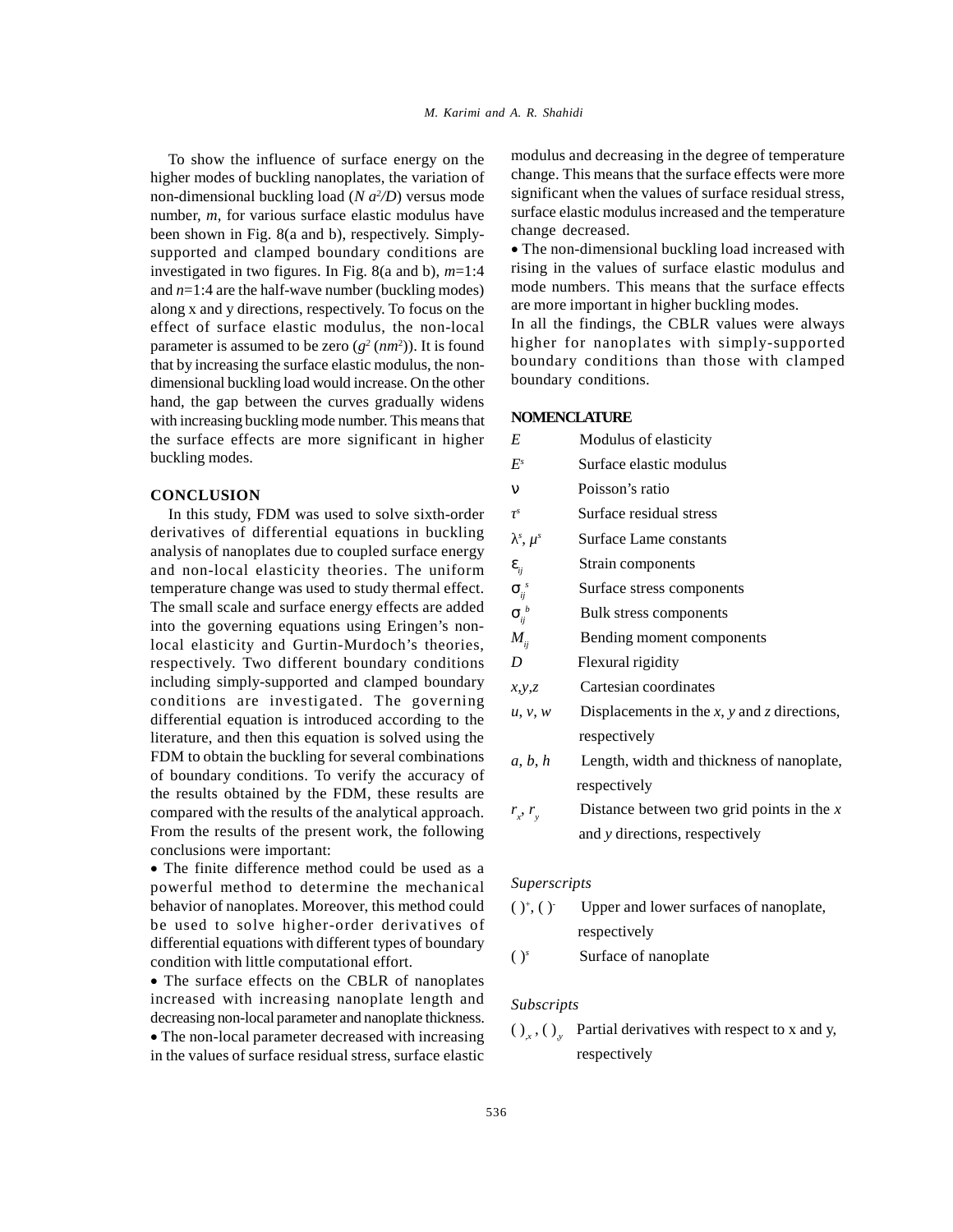#### **REFERENCES**

- [1] Sakhaee-Pour A., Ahmadian M. T., Vafai, A., (2008), Applications of single-layered graphene sheets as mass sensors and atomistic dust detectors. *Solid State Commun.* 145: 168-172.
- [2] Wang Z. L., Song J., (2006), Piezoelectric nanogenerators based on zinc oxide nanowire arrays. *Science.* 312: 242–246.
- [3] Gurtin M. E., Murdoch A. I., (1975), A continuum theory of elastic material surfaces. *Arch. Ration. Mech. Anal.*  $57 \cdot 291 - 323$
- [4] Gurtin M. E, Murdoch A. I., (1978), Surface stress in solids. *Int. J. Solids Struct.* 14: 431–440.
- [5] Assadi A., Farshi B., Alinia-Ziazi A., (2010), Size dependent dynamic analysis of nanoplates. *J. Appl. Phys.* 107: 124310.
- [6] Assadi A., (2013), Size dependent forced vibration of nanoplates with consideration of surface effects. *Appl. Math. Model.* 37: 3575–3588.
- [7] Assadi A., Farshi B., (2010), Vibration characteristics of circular nanoplates. *J. Appl. Phys.* 108: 074312.
- [8] Assadi A., Farshi B., (2011), Size dependent stability analysis of circular ultrathin films in elastic medium with consideration of surface energies. *Physica E.* 43: 1111–1117.
- [9] Ansari R., Sahmani S., (2011), Bending behavior and buckling of nanobeams including surface stress effects corresponding to different beam theories. *Int. J. Mech. Sci.* 49: 1244–1255.
- [10] Challamel N., Elishakoff I., (2012), Surface stress effects may induce softening: Euler–Bernoulli and Timoshenko buckling solutions. *Physica E.* 44: 1862– 1867.
- [11] Karimi M., Shokrani M. H., Shahidi A. R., (2015), Size-dependent free vibration analysis of rectangular nanoplates with the consideration of surface effects using finite difference method. *J. Applied Comput. Mech.* 1: 122-133.
- [12] Ansari R., Shahabodini A., Shojaei M. F., Mohammadi V., Gholami R., (2014), On the bending and buckling behaviors of Mindlin nanoplates considering surface energies. *Physica E.* 57: 126–137.
- [13] Ansari R., Mohammadi V., Faghih Shojaei M., Gholami R., Sahmani S., (2014), On the forced vibration analysis of Timoshenko nanobeams based on the surface stress elasticity theory. *Compos Part B.* 60: 158–166.
- [14] Mouloodi S., Khojasteh J., Salehi M., Mohebbi S., (2014), Size dependent free vibration analysis of Multicrystalline nanoplates by considering surface effects as well as interface region. *Int. J. Mech. Sci.* 85: 160–167.
- [15] Mouloodi S., Mohebbi S., Khojasteh J., Salehi M., (2014), Size-dependent static characteristics of multicrystalline nanoplates by considering surface effects. *Int. J. Mech. Sci.* 79: 162–167.
- [16] Wang K. F., Wang B. L., (2013), A finite element model for the bending and vibration of nanoscale plates with surface effect. Finite. *Elem. Anal. Des.* 74: 22–29.
- [17] Wang K. F., Wang B. L., (2011), Combining effects of surface energy and non-local elasticity on the buckling of nanoplates. *Micro Nano Lett.* 6: 941–943.
- [18] Wang K. F., Wang B. L., (2011), Vibration of nanoscale plates with surface energy via nonlocal elasticity. *Physica E.* 44: 448–453.
- [19] Farajpour A., Dehghany M., Shahidi A. R., (2013), Surface and nonlocal effects on the axisymmetric buckling of circular graphene sheets in thermal environment. *Compos. Part B.* 50: 333–343.
- [20] Asemi S. R., Farajpour A., (2014), Decoupling the nonlocal elasticity equations for thermo-mechanical vibration of circular graphene sheets including surface effects. *Physica E.* 60: 80–90.
- [21] Mahmoud F. F., Eltaher M. A., Alshorbagy A. E., Meletis E. I., (2012), Static analysis of nanobeams including surface effects by nonlocal finite element. *J. Mech. Sci. Tech.* 26: 3555–3563.
- [22] Eltaher M. A., Mahmoud F. F., Assie A. E., Meletis E. I., (2013), Coupling effects of nonlocal and surface energy on vibration analysis of nanobeams. *Appl. Math. Comput.* 224: 760–774.
- [23] Karimi M., Haddad H. A., Shahidi A. R., (2015), Combining surface effects and non-local two variable refined plate theories on the shear/biaxial buckling and vibration of silver nanoplates. *Micro and Nano Lett.* 10: 276-281.
- [24] Shokrani M. H., Karimi M., Tehrani M. S., Mirdamadi H. R., (2015), Buckling analysis of double-orthotropic nanoplates embedded in elastic media based on nonlocal two-variable refined plate theory using the GDQ method. *J. Braz. Soc. Mech. Sci. Eng.* DOI: 10.1007/ s40430-015-0370-0
- [25] Sheikholeslami M., Rashidi M. M., (2015), Effect of space dependent magnetic field on free convection of Fe<sub>3</sub>O<sub>4</sub>-water nanofluid. *J. Taiwan Inst. Chem. Eng.* DOI: 10.1016/j.jtice.2015.03.035.
- [26] Sheikholeslami M., ganji D. D., (2014), Nanofluid flow and heat transfer between parallel plates considering Brownian motion using DTM. *Comput. Methods Appl. Mech. Eng.* 283: 651–663.
- [27] Sheikholeslami M., Bandpy M. G., Ashorynejad H. R., (2015), Lattice Boltzmann Method for simulation of magnetic field effect on hydrothermal behavior of nanofluid in a cubic cavity. *Physica A.* DOI: 10.1016/ j.physa.2015.03.009
- [28] Sheikholeslami M., Bandpy M. G., ganji D. D., (2012), Magnetic field effects on natural convection around a horizontal circular cylinder inside a square *Mass.* 39: 978–986
- enclosure filled with nanofluid. *Int. Commun. Heat*<br> *Mass.* 39: 978–986<br>
Soleimani S., Sheikholeslami M., ganji D. D., Bandpy<br>
M. G., (2012), Natural convection heat transfer in a<br>
nanofluid filled semi-annulus enclosur [29] Soleimani S., Sheikholeslami M., ganji D. D., Bandpy M. G., (2012), Natural convection heat transfer in a
- [30] Eringen A. C., Edelen D. G. B., (1972), On nonlocal elasticity. *Int. J. Mech. Sci.* 10: 233–248.